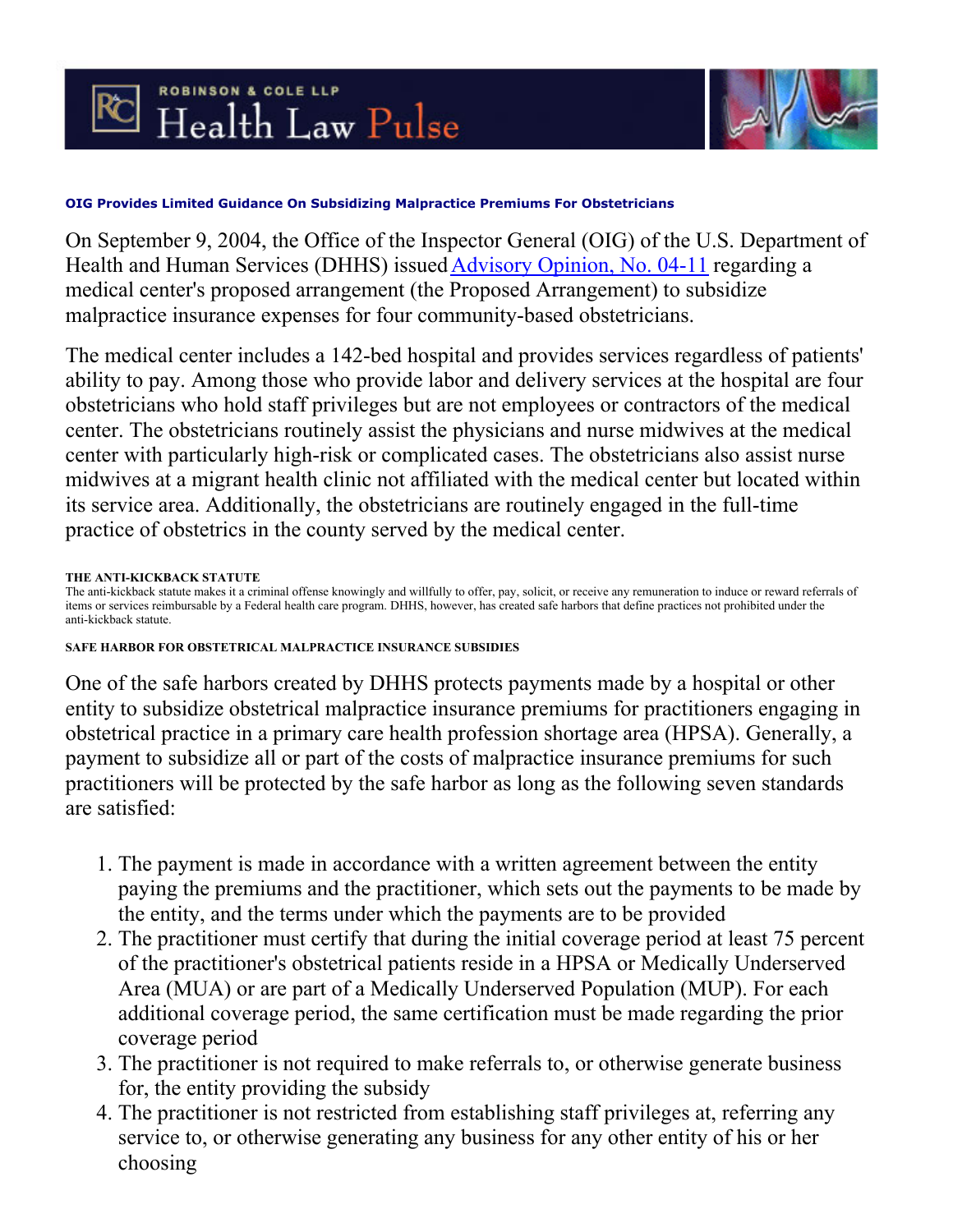- 5. The amount of payment may not vary based on the volume or value of any previous or expected referrals to or business otherwise generated for the entity by the practitioner for which payment may be made under a Federal health care program
- The practitioner must treat obstetrical patients who receive medical benefits or 6. assistance under any Federal health care program in a nondiscriminatory manner
- 7. The insurance is a *bona fide* malpractice insurance policy or program, and the premium, if any, is calculated based on a *bona fide* assessment of the liability risk covered under the insurance

**OIG PERMITS SUBSIDIES FOR THOSE PRACTICING IN LOW INCOME, MIGRANT AGRICULTURAL WORKER AND HOMELESS POPULATION HPSAS** 

Under the specific facts submitted for purposes of the Opinion, the OIG found that the Proposed Arrangement met all but one condition of the safe harbor. The requirement that obstetricians provide services in a "primary care" HPSA was not met. Rather, the obstetricians provided services in another type of underserved area – a low income, migrant agricultural, homeless population HPSA.

The OIG determined that practicing in a low income, migrant agricultural worker, and homeless population HPSA, instead of a primary care HPSA, does not result in any increased risk of fraud or abuse and did not subject the medical center to sanctions under the anti-kickback statute. The OIG's determination is consistent with the intent of the safe harbor, which is to ensure access to obstetrical care in places for populations that do not have sufficient access.

In addition to meeting the safe harbor requirements, the Proposed Arrangement included several other safeguards, which further reduced the risk of fraud or abuse. First, the insurance subsidies were being provided on a temporary, interim basis for a fixed period. Second, the subsidies covered only the increase in insurance premiums. Each subsidized obstetrician would pay at least as much for malpractice insurance as he or she paid prior to the subsidy program. Third, the subsidized insurance covered the obstetricians even if their services were performed at facilities unaffiliated with the medical center.

It is important that the Opinion emphasized the potential community benefits of the Proposed Arrangement because the obstetricians largely treat underserved patients in a rural area, including patients of a clinic for migrant farm workers, which might not be otherwise possible due to sharply escalating premiums. According to the Opinion, the medical center expects that, in each year of the proposed arrangement, at least 95 percent of the obstetrical patients treated by the subsidized obstetricians will reside in a HPSA or MUA or be part of a MUP.

## **OIG LETTER POSTED JANUARY 15, 2003**

The recent OIG Opinion follows a letter published by the OIG on January 15, 2003 (the Letter), in which the OIG set forth an arrangement by which a hospital could directly subsidize physicians' malpractice insurance premiums without violating the anti-kickback statute.